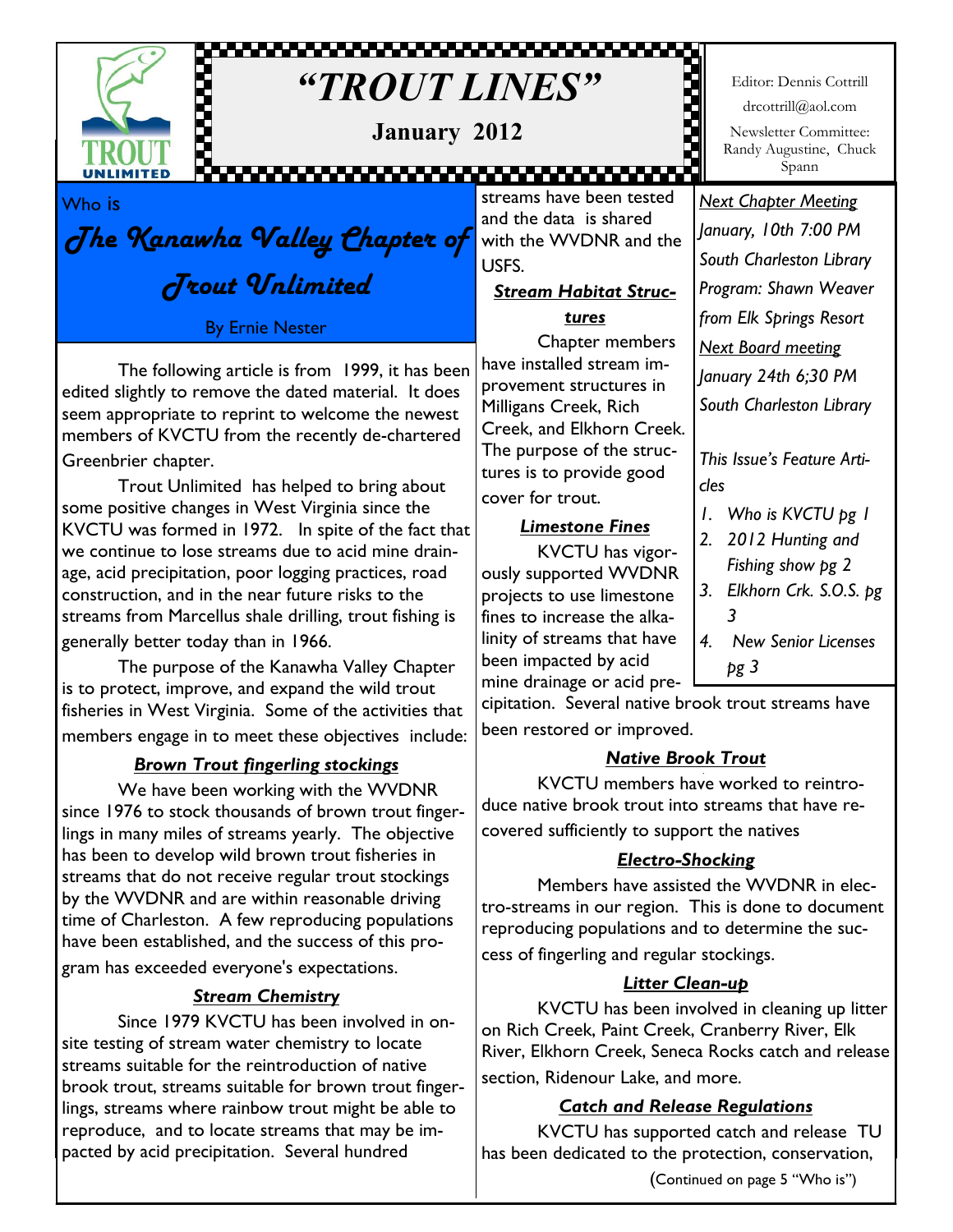

# **January 2012 KVCTU "Trout Lines"** |  $\begin{array}{|c|c|c|c|c|} \hline \end{array}$  Page 2

## **The 2012**

**HUNTING AND FISHING SHOW CHARLESTON CIVIC CENTER JANUARY 20,21,22, 2012**

The Hunt Show is coming up and less than a month away. This is a great opportunity to meet and interact with people who enjoy one of our favorite pastimes. You don't have to know everything about fishing or all the ins and outs of Trout Unlimited. The only thing you have to have is the willingness to help meet and greet people offering a friendly smile. If you have wanted to help before and have been unsure this is a good one to help with. It is also a good way for the first time volunteer to meet some people in the chapter.

There will be several activities going on in the KVCTU booth. My favorite part of the booth is the selling of the flies. Many of our members have been tying flies for the booth throughout the year. There is also a shotgun raffle that shows great profit every year. We will also be selling TU memberships. For first time members they will be able to join the first year for \$17.50. Stream guides will also be offered for sell. These are invaluable for people wanting to be put on trout fast.

What we sell at the Hunt Show will go directly back into our resource. Programs such as placing limestone sand in streams to buffer acidic water, our stream stocking program, the Save our Stream Program, Project Healing Waters and my personal favorite Trout in the Classroom. The Kanawha Valley Chapter of Trout Unlimited is doing great things to make a difference not only in our cold water fisheries in the state but also what we are doing for our people.

We will also be helping to man the Project Healing Waters booth. Many working have already said they would help pull a double shift. Working this booth provides funds to go into helping veterans in our area. Project Healing Waters is very active in our area with veterans.

If you would like to help please let me know as soon as possible and we will have a place for you.

CD Caldwell 1-304-741-7389 call or text 1-304-755-7343 ext 107

cdcaldwe@gmail.com



# Model 870™ Express® Turkey Camo DRAWING JANUARY 22,2012 AT CONCLUSION OF HUNT SHOW

Tickets 1.00ea, 6 for 5.00, 12 for 10.00

We are going to have another fly tying session on January 16 at Poca Middle School. The last one was great and looking forward to another great gathering. Bring something to snack on and drink. We will go from 6:00-9:00.

To get to Poca Middle School get off at the Nitro exit and from Charleston turn right and go past Poca High School and we are located in downtown Poca right across from the grocery store. If you are coming from the Huntington direction get off turn right and follow the above directions. If you have any questions shoot me an email cdcaldwe@gmail.com.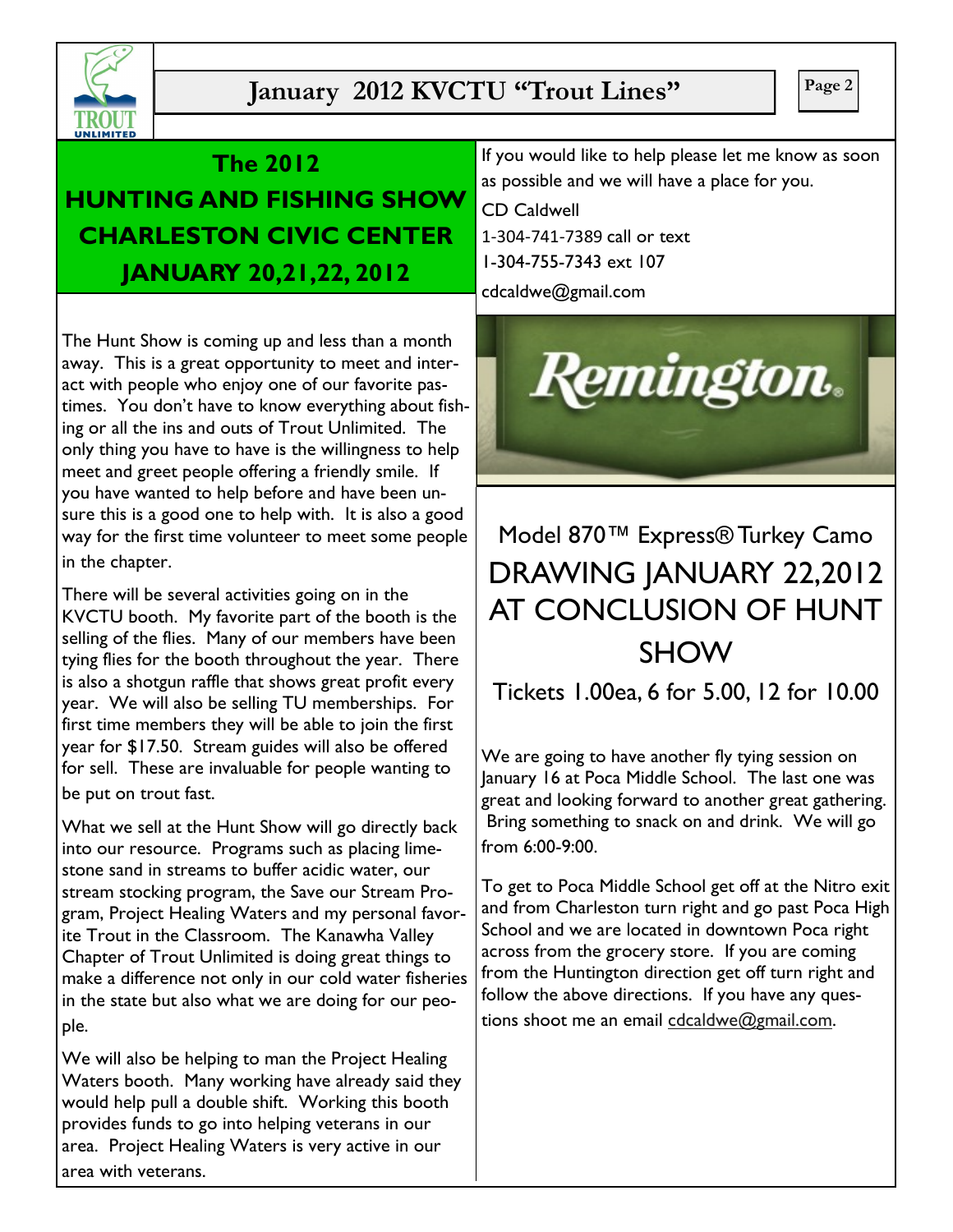

| UNLIMITED                                                                                                                                                                                                                                                                                                                                                                                                                            |                                                                                                                                                                                                                                                                |  |
|--------------------------------------------------------------------------------------------------------------------------------------------------------------------------------------------------------------------------------------------------------------------------------------------------------------------------------------------------------------------------------------------------------------------------------------|----------------------------------------------------------------------------------------------------------------------------------------------------------------------------------------------------------------------------------------------------------------|--|
| <b>ELKHORN CREEK</b><br>S.O.S.<br><b>BY LARRY ORR</b>                                                                                                                                                                                                                                                                                                                                                                                | <b>SENIOR HUNTERS AND ANGLERS</b><br><b>REQUIRED TO PURCHASE</b><br>"SENIOR LIFETIME LICENSES"                                                                                                                                                                 |  |
| A 7500 gallon diesel fuel spill occurred on Elkhorn                                                                                                                                                                                                                                                                                                                                                                                  |                                                                                                                                                                                                                                                                |  |
| Creek between Kyle and Powhattan in mid 2007.<br>The WVDEP with the assistance of KVCTU con-<br>ducted Save Our Stream (SOS) surveys in September<br>of 2007 and April of 2008 in an attempt to determine<br>the impact of the spill on the aquatic life and habitat<br>conditions in Elkhorn Creek. An additional survey<br>was conducted on November $8 - 9$ , 2011. The re-<br>sults of all surveys can be found on the Volunteer | Starting January 1st 2012 WVDNR will begin the<br>"senior lifetime licenses". If you turn 65 in the next<br>year you will have to purchase the \$25 dollar per-<br>mits.                                                                                       |  |
| Data Base in the SOS section of the WVDEP website.<br>The results of the latest survey indicate higher num-                                                                                                                                                                                                                                                                                                                          | People who turn 65 within a calendar year are re-<br>quired to purchase the permits, those currently older<br>than 65 will remain exempt. Also, during that year                                                                                               |  |
| bers of macro invertebrates collected at all three<br>sites sampled - upstream for reference, impact site<br>and 4 miles downstream. It was noted by WVDEP<br>personnel, however, that since no base line survey<br>had been conducted prior to the spill, "this inhibits us<br>from making inferences as to whether recovery is<br>occurring."                                                                                      | you are only required to purchase the license after<br>your 65th birthday.<br>If you purchased a sportsman's license earlier in the<br>year you turn 65, it will be good until December<br>31st. You will then be required to purchase the one<br>time permit. |  |
| Although the number of macro invertebrates col-<br>lected at the impact site was higher than in April of<br>2008, the number was also higher in the upstream<br>reference site, so the increase is not necessarily an<br>indication of recovery.                                                                                                                                                                                     | People who buy the senior license do not have to<br>purchase trout or bear damage stamps. Antlerless<br>deer stamps and pistol stamps will still be required<br>purchases.                                                                                     |  |
| Elkhorn Creek still provides good trout fishing. Any-<br>one that has fished this creek knows that many sub-<br>stances other than diesel fuel are in the stream.<br>Analysis of recovery from a specific event is difficult<br>in a stream like this.                                                                                                                                                                               | Only seniors who have purchased the senior permits<br>will be allowed to hunt during the annual youth sea-<br>sons.                                                                                                                                            |  |
|                                                                                                                                                                                                                                                                                                                                                                                                                                      | People under age 65 cannot voluntarily purchase the<br>license                                                                                                                                                                                                 |  |
| Glenn Nelson is the new replacement for Tim<br>Craddock as WV SOS Coordinator and participated<br>in the November 8-9 surveys. KVCTU looks for-<br>ward to a continuation of the excellent relationship<br>that we had with Tim                                                                                                                                                                                                      | Landowners are exempt, as are people who have<br>purchased the conventional lifetime licenses.                                                                                                                                                                 |  |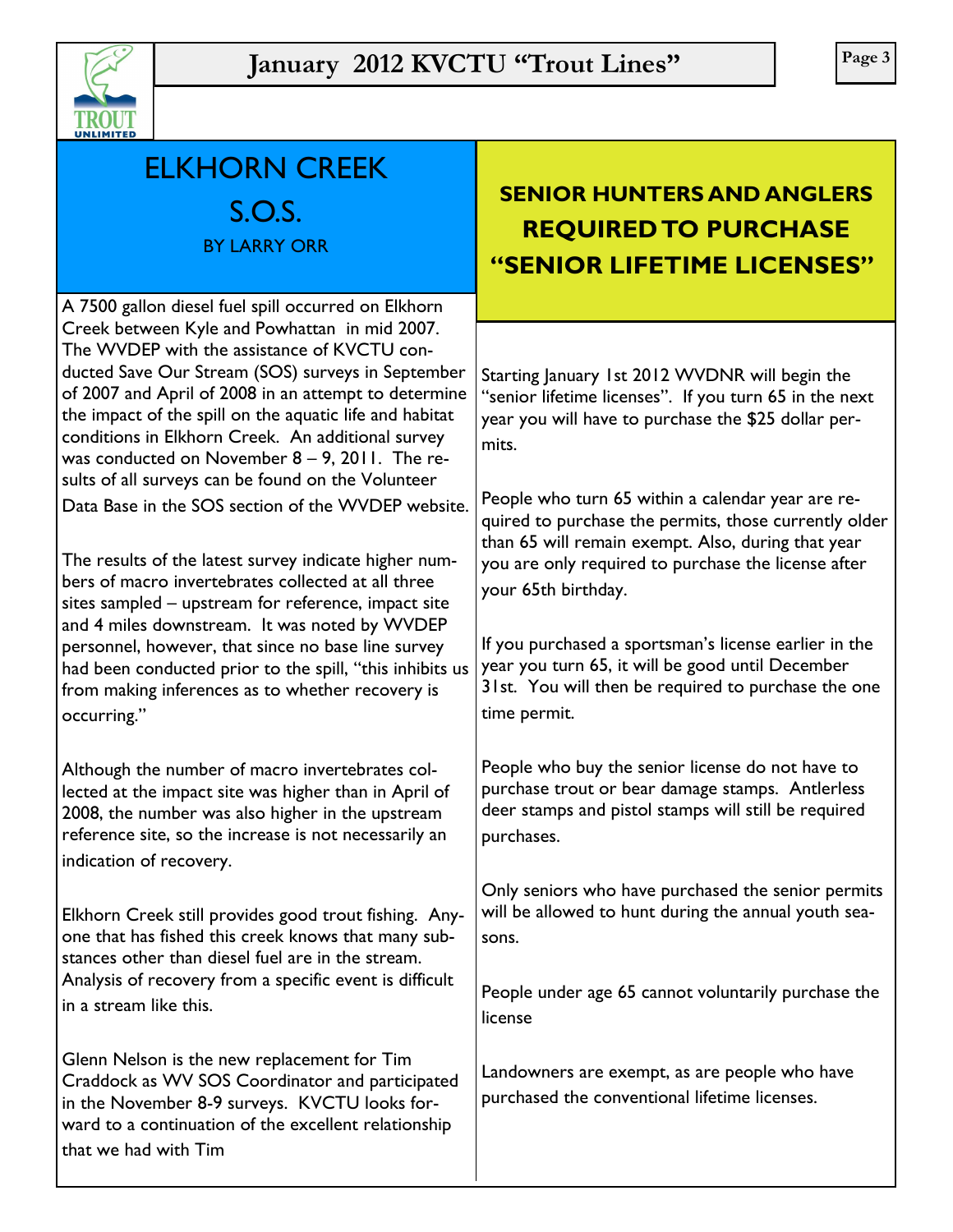



# FLIES FOR THE HUNT SHOW

Each year the KVCTU sells flies at the annual Hunt Show at the Charleston Civic Center. These flies, which are one of the chapters primary sources of income, are donated by the fly-tying members of the chapter.

Cash donations are also accepted. Make checks payable to KVCTU, and forward to Charlie Krepps, Alice Riffee, Jeff Nelsen, or C.D. Caldwell

The following flies are still needed and can be donated up to and through out the show. Just bring them in and hand them over to the people manning the booth or, better yet contact CD Caldwell and join in the fun.

| <b>DRY FLIES</b>       | <b>SIZE</b>    | <b>NYMPHS</b>         | <b>SIZE</b>    |
|------------------------|----------------|-----------------------|----------------|
|                        |                |                       |                |
| <b>MARCH BROWN</b>     | $12 - 14 - 16$ | <b>SAN JUAN WORM</b>  | $12 - 14 - 16$ |
| <b>BLUE WING_OLIVE</b> | $12 - 14 - 16$ | <b>MUSTARD GREEN</b>  | $12 - 14 - 16$ |
| <b>ELK HAIR CADDIS</b> | $12 - 14 - 16$ | <b>HARE'S EAR</b>     | $12 - 14 - 16$ |
| <b>ADAMS</b>           | $12 - 14 - 16$ | PHEASANT TAIL         | $12 - 14 - 16$ |
| <b>QUILL GORDON</b>    | $12 - 14 - 16$ | <b>BRASSIE</b>        | $12 - 14 - 16$ |
| <b>LIGHT CAHILL</b>    | $12 - 14 - 16$ | <b>EGG PATTERN</b>    | $12 - 14$      |
| <b>AUSABLE WULFF</b>   | $12 - 14 - 16$ | <b>PEEKING CADDIS</b> | $12 - 14 - 16$ |
| <b>ROYALL WULFF</b>    | $12 - 14 - 16$ | <b>STONE FLIES</b>    | $12 - 14 - 16$ |
| <b>GRAY FOX</b>        | $12 - 14 - 16$ | <b>TELLICO</b>        | $12 - 14 - 16$ |
| <b>RUSTY SPINNER</b>   | $12 - 14 - 16$ | <b>ISONYCHIA</b>      | $12 - 14 - 16$ |
| <b>GRIFFITH GNAT</b>   | $12 - 14 - 16$ | <b>COPPER JOHN</b>    | $12 - 14 - 16$ |
| <b>WRIGHTS ROYAL</b>   | $12 - 14 - 16$ | <b>ZUG BUG</b>        | $12 - 14 - 16$ |
| <b>CREAMVARIENT</b>    | $12 - 14 - 16$ | <b>PRINCE</b>         | $12 - 14 - 16$ |
| <b>HUMPY'S</b>         | $12 - 14 - 16$ | <b>WOOLY BUGGER</b>   | $8 - 10 - 12$  |
| <b>HELEN KELLER</b>    | $12 - 14 - 16$ | <b>ZONKERS</b>        | $8 - 10 - 12$  |
| <b>GREEN DRAKE</b>     | $8 - 10 - 12$  | <b>MUDDLER MIN-</b>   |                |
|                        |                | <b>NOW</b>            | $8 - 10 - 12$  |
|                        |                |                       |                |
|                        |                |                       |                |
|                        |                |                       |                |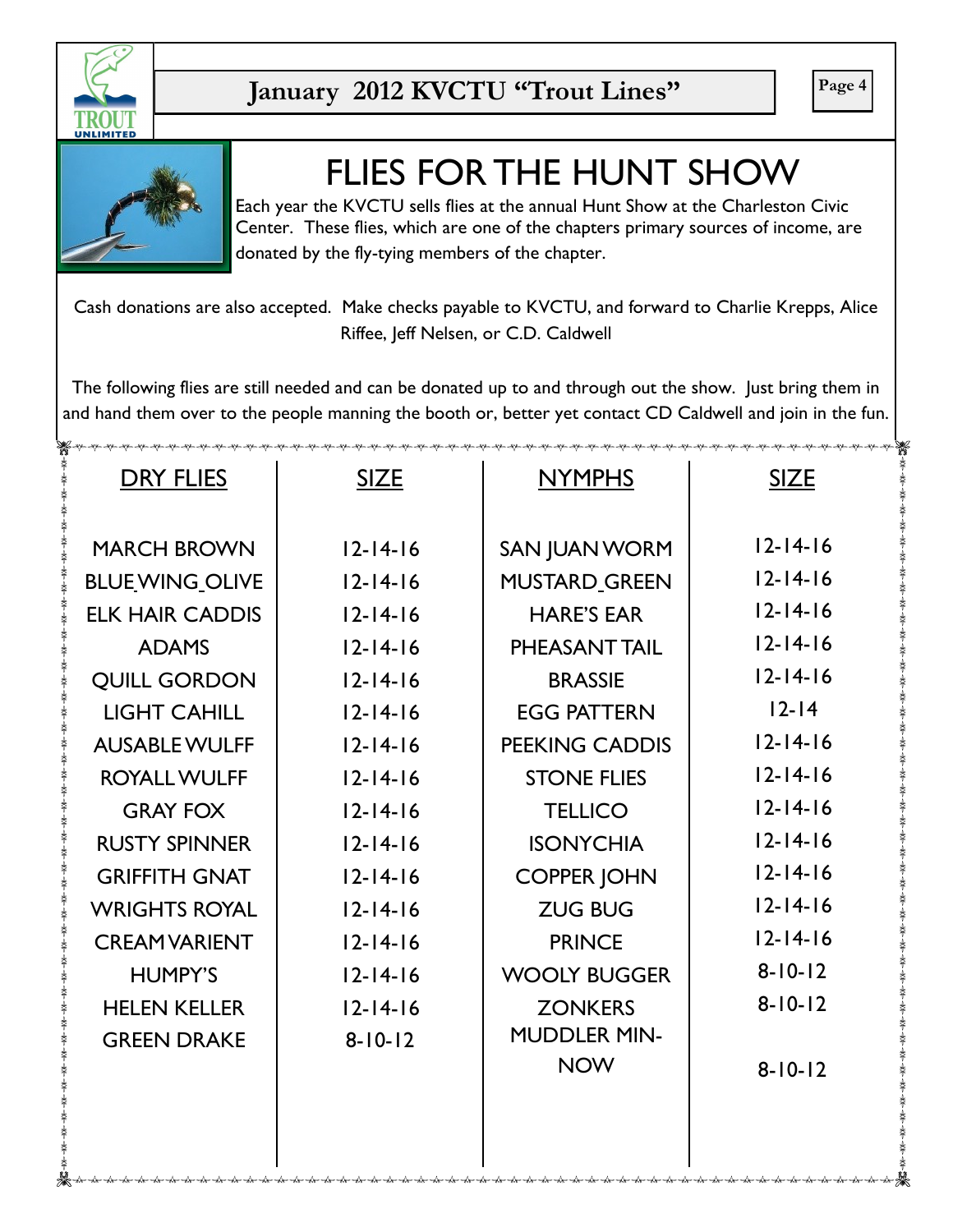

# **KVCTU FISHING CLASSES AT**

# **ELK ELEMENTARY CENTER**

KVCTU's annual fishing classes are scheduled to begin January 19th,2012, The courses to be offered are

BEGINNING FLY FISHING - This course will focus on the basics of fly fishing, fly selection, stream entomology, fishing knots, choosing a fly rod, and the basic techniques in casting Classes are four weeks, from 6PM to 9PM, cost is \$30.00.

BEGINNING FLY TYING– This course teaches the basic techniques, tools, materials, and how-to's of tying flies. Classes are six weeks, from 7PM to 9PM, cost is \$30.00 plus \$5.00 for supplies.

ROD BUILDING– Build a "One of a Kind" rod of your choice; fly rod, spinning rod, bait caster, salt water, all at a reasonable cost. Course is seven weeks from 7PM to 9PM, cost is \$35.00 plus supplies.

INTERMEDIATE FLY FISHING TECHNIQUES: This class will teach more advanced fly fishing skills to students who are already fly fishing and have a good basic understanding of fly fishing and casting skills. Course is four weeks, 6PM to 9PM, cost is \$35.00.

To Register for class Contact: Charlie Krepps 304- 562-9050 or cmkrepps@suddenlink.net



#### *(Continued from page 1 "Who Is")*

and restoration of wild trout streams. This ethic is becoming increasingly popular across the country as anglers come to appreciate that a good game fish is much too precious to be caught only once.

# Email addresses needed!

If you are not receiving the "Trout Lines" newsletter via email you will be missing out on all the future KVCTU news. Your local TU club is spending approximately \$2000 per year in mailing and printing cost to distribute the monthly newsletter to interested TU members and friends. If you have an email address, but continue to receive the newsletter via US Mail, please let us know. We want to convert everyone to email for TU correspon-

dence. Please send your correct email address to drcottrill@aol.com

# **GUIDE TO THE CATCH AND RELEASE TROUT STREAMS OF WEST VIRGINIA MAPS, TIPS, HATCH CHARTS, LODGING INFORMATION \$10.00 EA. ALL PROCEEDS BENEFIT KANAWHA VALLEY CHAPTER of TROUT UNLIMITED CALL AUBREY CORMANY :304-965-5878**

**email:arb@hccpawv.com**